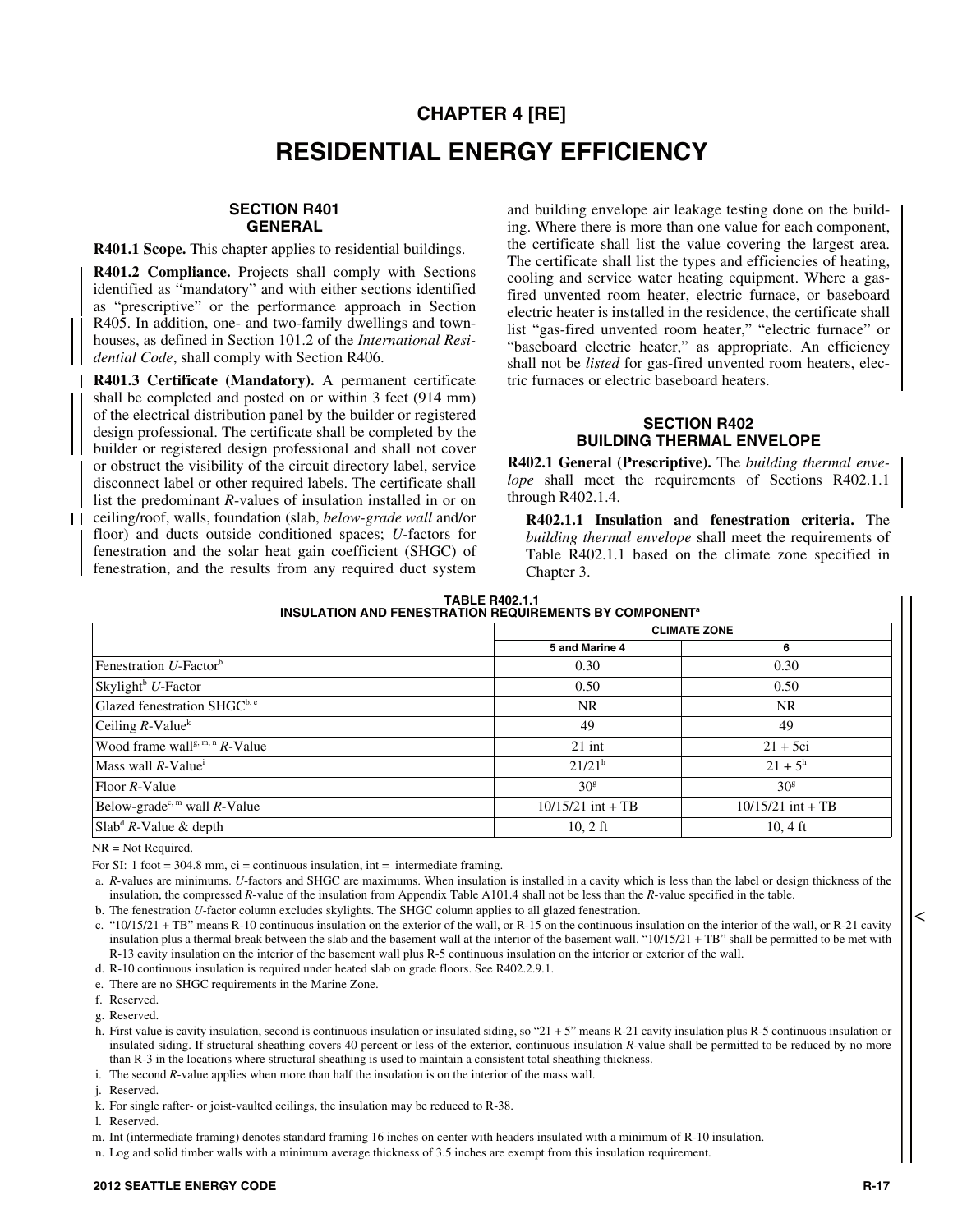**R402.1.2** *R-***value computation.** Insulation material used in layers, such as framing cavity insulation and insulating sheathing, shall be summed to compute the component *R*value. The manufacturer's settled *R*-value shall be used for blown insulation. Computed *R*-values shall not include an *R*-value for other building materials or air films.

**R402.1.3** *U-***factor alternative.** An assembly with a *U*factor equal to or less than that specified in Table R402.1.3 shall be permitted as an alternative to the *R*value in Table R402.1.1.

**R402.1.4 Total UA alternative.** If the total *building thermal envelope* UA (sum of *U-*factor times assembly area) is less than or equal to the total UA resulting from using the *U-*factors in Table R402.1.3 (multiplied by the same assembly area as in the proposed building), the building shall be considered in compliance with Table R402.1.1. The *U*-factors for typical construction assemblies are included in Appendix A in chapter 51-11C WAC. These values shall be used for all calculations. Where proposed construction assemblies are not represented in Appendix A, values shall be calculated in accordance with the ASHRAE *Handbook of Fundamentals* using the framing factors listed in Appendix A where applicable and shall include the thermal bridging effects of framing materials. The SHGC requirements shall be met in addition to UA compliance. When using REScheck, the *U*-factors calculated by the software based on component *R*-value descriptions are acceptable. For the base building UA calculation, the maximum glazing area is 15% of the floor area.

**R402.2 Specific insulation requirements (Prescriptive).** In addition to the requirements of Section R402.1, insulation shall meet the specific requirements of Sections R402.2.1 through R402.2.12.

**R402.2.1 Ceilings with attic spaces.** When Section R402.1.1 would require R-38 in the ceiling, R-30 shall be deemed to satisfy the requirement for R-38 wherever the full height of uncompressed R-30 insulation extends over the wall top plate at the eaves. Similarly, R-38 shall be deemed to satisfy the requirement for R-49 wherever the full height of uncompressed R-38 insulation extends over the wall top plate at the eaves. This reduction shall not apply to the *U-*factor alternative approach in Section R402.1.3 and the total UA alternative in Section R402.1.4.

**R402.2.1.1 Loose insulation in attic spaces.** Openblown or poured loose fill insulation may be used in attic spaces where the slope of the ceiling is not more than 3 units vertical in 12 units horizontal (25-percent slope) and there is at least 30 inches (762 mm) of clear distance from the top of the bottom chord of the truss or ceiling joist to the underside of the sheathing at the roof ridge.

 $\,<$ 

## **R402.2.2 Reserved.**

**R402.2.3 Eave baffle.** For air permeable insulations in vented attics, a baffle shall be installed adjacent to soffit and eave vents. Baffles shall maintain an opening equal or greater than the size of the vent. The baffle shall extend over the top of the attic insulation. The baffle shall be permitted to be any solid material.

**R402.2.4 Access hatches and doors.** Access doors from conditioned spaces to unconditioned spaces (e.g., attics and crawl spaces) shall be weatherstripped and insulated to a level equivalent to the insulation on the surrounding surfaces. Access shall be provided to all equipment that prevents damaging or compressing the insulation. A wood framed or equivalent baffle or retainer is required to be provided when loose fill insulation is installed, the purpose of which is to prevent the loose fill insulation from spilling into the living space when the attic access is opened, and to provide a permanent means of maintaining the installed *R*-value of the loose fill insulation.

**R402.2.5 Mass walls.** Mass walls for the purposes of this chapter shall be considered above-grade walls of concrete block, concrete, insulated concrete form (ICF), masonry cavity, brick (other than brick veneer), earth (adobe, compressed earth block, rammed earth) and solid timber/logs.

**R402.2.6 Steel-frame ceilings, walls, and floors.** Steelframe ceilings, walls, and floors shall meet the *U*-factor requirements of Table R402.1.3.

**R402.2.7 Floors.** Floor insulation shall be installed to maintain permanent contact with the underside of the subfloor decking. Insulation supports shall be installed so spacing is no more than 24 inches (610 mm) on center. Foundation vents shall be placed so that the top of the vent is below the lower surface of the floor insulation.

### **Exceptions:**

1. When foundation vents are not placed so that the top of the vent is below the lower surface of the

|                                    | <b>CLIMATE ZONE</b>   |       |
|------------------------------------|-----------------------|-------|
|                                    | <b>5 AND MARINE 4</b> | 6     |
| Fenestration U-Factor              | 0.30                  | 0.30  |
| Skylight U-Factor                  | 0.50                  | 0.50  |
| Ceiling U-Factor                   | 0.026                 | 0.026 |
| Wood frame wall U-Factor           | 0.056                 | 0.044 |
| Mass wall $U$ -Factor <sup>b</sup> | 0.056                 | 0.044 |
| Floor U-Factor                     | 0.029                 | 0.029 |
| Below-grade wall U-Factor          | 0.042                 | 0.042 |

#### **TABLE R402.1.3 EQUIVALENT** *U***-FACTORSa**

a. Nonfenestration *U*-factors shall be obtained from measurement, calculation or an approved source or as specified in Section R402.1.3.

b. Reserved.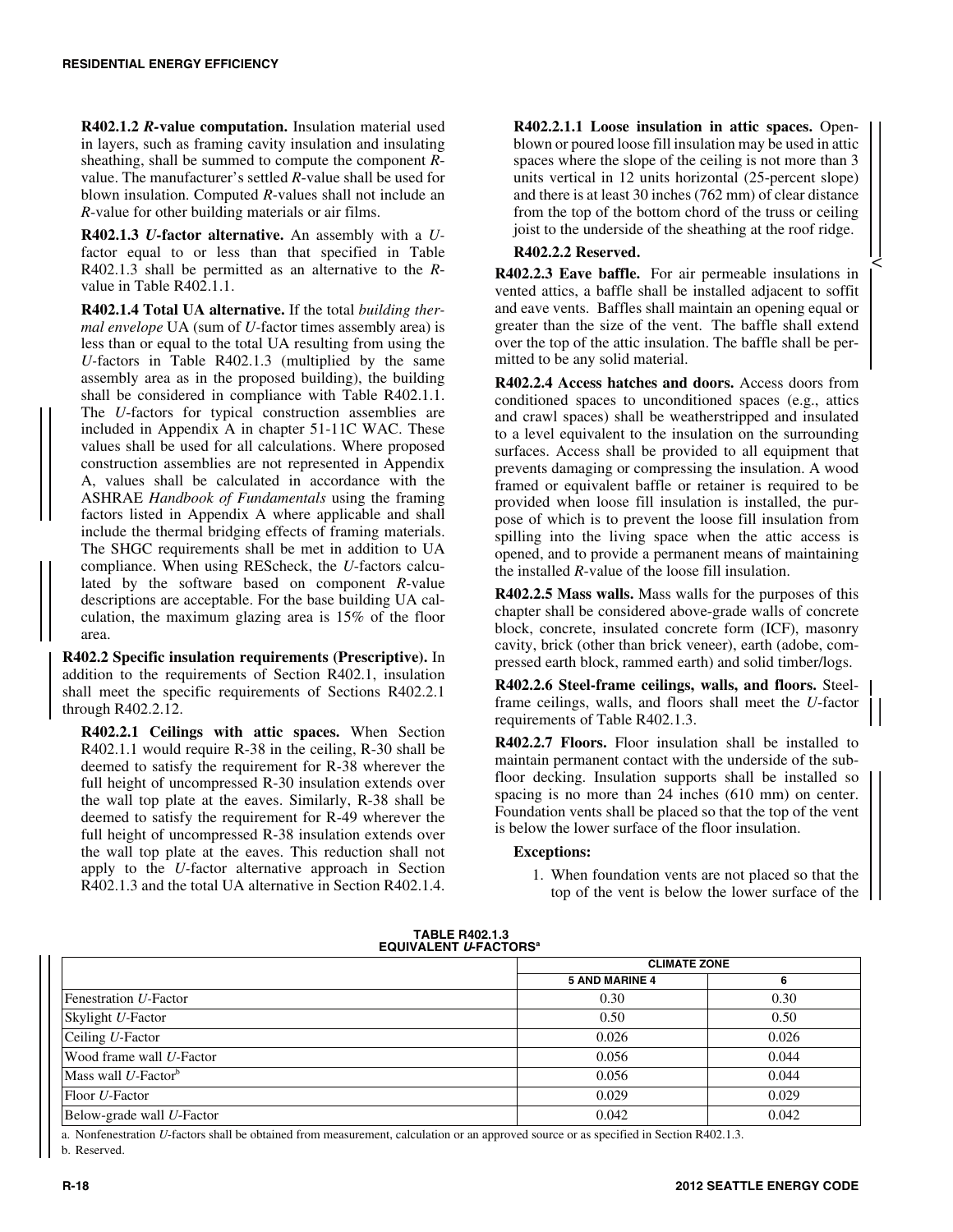floor insulation, a permanently attached baffle shall be installed at an angle of 30 degrees (0.524 rad) from horizontal, to divert air flow below the lower surface of the floor insulation.

2. Substantial contact with the surface being insulated is not required in enclosed floor/ceiling assemblies containing ducts where full *R*-value insulation is installed between the duct and the exterior surface.

**R402.2.8 Basement walls.** Below-grade exterior wall insulation used on the exterior (cold) side of the wall shall extend from the top of the below-grade wall to the top of the footing and shall be approved for below-grade use. Above-grade insulation shall be protected. Insulation used on the interior (warm) side of the wall shall extend from the top of the below-grade wall to the below-grade floor level and shall include R-5 rigid board providing a thermal break between the concrete wall and the slab.

**R402.2.9 Slab-on-grade floors.** The minimum thermal resistance (*R*-value) of the insulation around the perimeter of unheated or heated slab-on-grade floors shall be as specified in Table R402.1.1. The insulation shall be placed on the outside of the foundation or on the inside of the foundation wall. The insulation shall extend downward from the top of the slab for a minimum distance as shown in the table or to the top of the footing, whichever is less, or downward to at least the bottom of the slab and then horizontally to the interior or exterior for the total distance shown in the table. A 2-inch by 2-inch (51 mm by 51 mm) (maximum) pressure treated nailer may be placed at the finished floor elevation for attachment of interior finish materials. Insulation extending away from the building shall be protected by pavement or by a minimum of 10 inches (254 mm) of soil.

**R402.2.9.1 Heated slab-on-grade floors (Mandatory).** The entire area of a heated slab-on-grade floor shall be thermally isolated from the soil with a minimum of R-10 insulation. The insulation shall be an approved product for its intended use. If a soil gas control system is present below the heated slab-on-grade floor, which results in increased convective flow below the heated slab-on-grade floor, the heated slab-on-grade floor shall be thermally isolated from the sub-slab gravel layer. R-10 heated slab-on-grade floor insulation is required for all compliance paths.

# **R402.2.10 Reserved.**

>

>

**R402.2.11 Masonry veneer.** Insulation shall not be required on the horizontal portion of the foundation that supports a masonry veneer.

**R402.3 Fenestration (Prescriptive).** In addition to the requirements of Section R402, fenestration shall comply with Sections R402.3.1 through R402.3.6.

**R402.3.1** *U***-factor.** An area-weighted average of fenestration products shall be permitted to satisfy the *U*-factor requirements.

**R402.3.2 Glazed fenestration SHGC.** An area-weighted average of fenestration products more than 50 percent glazed shall be permitted to satisfy the SHGC requirements.

**R402.3.3 Glazed fenestration exemption.** Up to 15 square feet  $(1.4 \text{ m}^2)$  of glazed fenestration per dwelling unit shall be permitted to be exempt from *U*-factor and SHGC requirements in Section R402.1.1. This exemption shall not apply to the *U*-factor alternative approach in Section R402.1.3 and the Total UA alternative in Section R402.1.4.

**R402.3.4 Opaque door exemption.** One side-hinged opaque door assembly up to 24 square feet  $(2.22 \text{ m}^2)$  in area is exempted from the *U*-factor requirement in Section R402.1.1. This exemption shall not apply to the *U*-factor alternative approach in Section R402.1.3 and the total UA alternative in Section R402.1.4.

### **R402.3.5 Reserved.**

**R402.3.6 Replacement fenestration.** Where some or all of an existing fenestration unit is replaced with a new fenestration product, including sash and glazing, the replacement fenestration unit shall meet the applicable requirements for *U*-factor and SHGC in Table R402.1.1.

**R402.4 Air leakage (Mandatory).** The building thermal envelope shall be constructed to limit air leakage in accordance with the requirements of Sections R402.4.1 through R402.4.4.

**R402.4.1 Building thermal envelope.** The *building thermal envelope* shall comply with Sections R402.4.1.1 and R402.4.1.2. The sealing methods between dissimilar materials shall allow for differential expansion and contraction.

**R402.4.1.1 Installation.** The components of the *building thermal envelope* as listed in Table R402.4.1.1 shall be installed in accordance with the manufacturer's instructions and the criteria listed in Table R402.4.1.1, as applicable to the method of construction. Where required by the *code official*, an *approved* third party shall inspect all components and verify compliance.

**R402.4.1.2 Testing.** The building or dwelling unit shall be tested and verified as having an air leakage rate of not exceeding 5 air changes per hour. Testing shall be conducted with a blower door at a pressure of 0.2 inches w.g. (50 Pascals). Where required by the *code official*, testing shall be conducted by an *approved* third party. A written report of the results of the test shall be signed by the party conducting the test and provided to the *code official*. Testing shall be performed at any time after creation of all penetrations of the *building thermal envelope*. Once visual inspection has confirmed sealing (see Table R402.4.1.1), operable windows and doors manufactured by *small business* shall be permitted to be sealed off at the frame prior to the test.

During testing:

1. Exterior windows and doors, fireplace and stove doors shall be closed, but not sealed, beyond the intended weatherstripping or other infiltration control measures;

 $\mathbf{1}$  $\,<$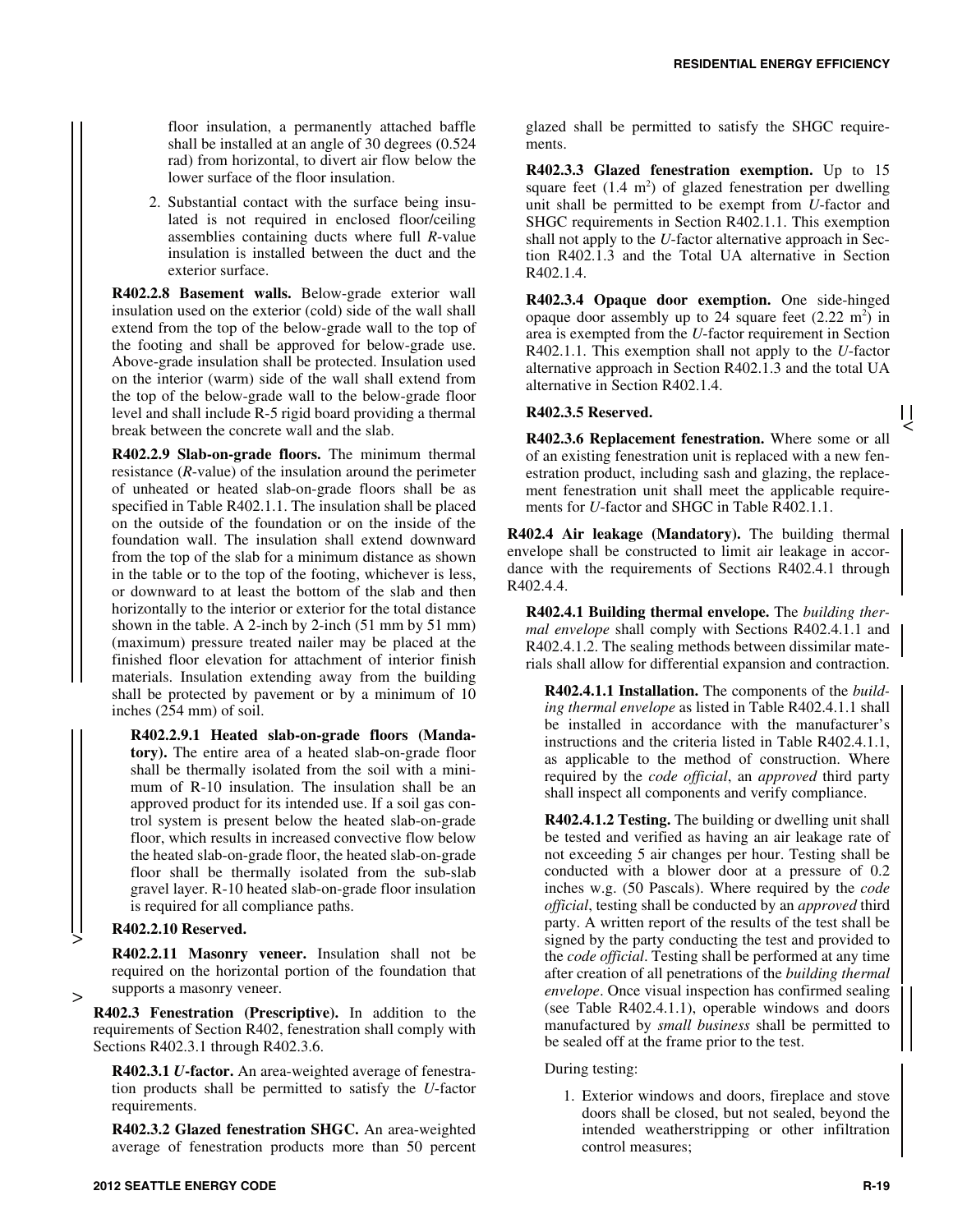➡

- 2. Dampers including exhaust, intake, makeup air, backdraft and flue dampers shall be closed, but not sealed beyond intended infiltration control measures;
- 3. Interior doors, if installed at the time of the test, shall be open, access hatches to conditioned crawl spaces and conditioned attics shall be open;
- 4. Exterior openings for continuous ventilation systems and heat recovery ventilators shall be closed and sealed;
- 5. Heating and cooling systems, if installed at the time of the test, shall be turned off; and
- 6. Supply and return registers, if installed at the time of the test, shall be fully open.

**R402.4.2 Fireplaces.** New wood-burning fireplaces shall have tight-fitting flue dampers and outdoor combustion | air.

**R402.4.3 Air leakage of fenestration.** Windows, skylights and sliding glass doors shall have an air infiltration rate of no more than 0.3 cfm per square foot  $(1.5 \text{ L/s/m}^2)$ , and swinging doors no more than 0.5 cfm per square foot  $(2.6 \text{ L/s/m}^2)$ , when tested according to NFRC 400 or AAMA/WDMA/CSA 101/I.S.2/A440 by an accredited, independent laboratory and *listed* and *labeled* by the manufacturer.

### **Exceptions:**

1. Field-fabricated fenestration products (windows, skylights and doors).

| <b>COMPONENT</b>                                              | <b>CRITERIA<sup>a</sup></b>                                                                                                                                                                                                                                                                                                                                                                                                                                                                                                                                                                                                                                                                                                                                                                                                                                                                                                                                                                                                                                                                                                                                               |
|---------------------------------------------------------------|---------------------------------------------------------------------------------------------------------------------------------------------------------------------------------------------------------------------------------------------------------------------------------------------------------------------------------------------------------------------------------------------------------------------------------------------------------------------------------------------------------------------------------------------------------------------------------------------------------------------------------------------------------------------------------------------------------------------------------------------------------------------------------------------------------------------------------------------------------------------------------------------------------------------------------------------------------------------------------------------------------------------------------------------------------------------------------------------------------------------------------------------------------------------------|
| Air barrier and thermal barrier                               | A continuous air barrier shall be installed in the building envelope.<br>Exterior thermal envelope contains a continuous air barrier.<br>Breaks or joints in the air barrier shall be sealed.<br>Air-permeable insulation shall not be used as a sealing material.                                                                                                                                                                                                                                                                                                                                                                                                                                                                                                                                                                                                                                                                                                                                                                                                                                                                                                        |
| Cavity insulation installation                                | All cavities in the thermal envelope shall be filled with insulation. The density of the insulation shall be at<br>the manufacturer's product recommendation and said density shall be maintained for all volume of each<br>cavity. Batt type insulation will show no voids or gaps and maintain an even density for the entire cavity.<br>Batt insulation shall be installed in the recommended cavity depth. Where an obstruction in the cavity due to<br>services, blocking, bracing or other obstruction exists, the batt product will be cut to fit the remaining depth<br>of the cavity. Where the batt is cut around obstructions, loose fill insulation shall be placed to fill any sur-<br>face or concealed voids, and at the manufacturers' specified density. Where faced batt is used, the installa-<br>tion tabs must be stapled to the face of the stud. There shall be no compression to the batt at the edges of the<br>cavity due to inset stapling installation tabs.<br>Insulation that upon installation readily conforms to available space shall be installed filling the entire cav-<br>ity and within the manufacturers' density recommendation. |
| Ceiling/attic                                                 | The air barrier in any dropped ceiling/soffit shall be aligned with the insulation and any gaps in the air bar-<br>rier sealed.<br>Access openings, drop down stair or knee wall doors to unconditioned attic spaces shall be sealed.<br>Batt insulation installed in attic roof assemblies may be compressed at exterior wall lines to allow for<br>required attic ventilation.                                                                                                                                                                                                                                                                                                                                                                                                                                                                                                                                                                                                                                                                                                                                                                                          |
| Walls                                                         | Corners and headers shall be insulated and the junction of the foundation and sill plate shall be sealed.<br>The junction of the top plate and top of exterior walls shall be sealed.<br>Exterior thermal envelope insulation for framed walls shall be installed in substantial contact and continu-<br>ous alignment with the air barrier.<br>Knee walls shall be sealed.                                                                                                                                                                                                                                                                                                                                                                                                                                                                                                                                                                                                                                                                                                                                                                                               |
| Windows, skylights and doors                                  | The space between window/door jambs and framing and skylights and framing shall be sealed.                                                                                                                                                                                                                                                                                                                                                                                                                                                                                                                                                                                                                                                                                                                                                                                                                                                                                                                                                                                                                                                                                |
| Rim joists                                                    | Rim joists shall be insulated and include the air barrier.                                                                                                                                                                                                                                                                                                                                                                                                                                                                                                                                                                                                                                                                                                                                                                                                                                                                                                                                                                                                                                                                                                                |
| Floors<br>(including above-garage and<br>cantilevered floors) | Insulation shall be installed to maintain permanent contact with underside of subfloor decking.<br>The air barrier shall be installed at any exposed edge of insulation.                                                                                                                                                                                                                                                                                                                                                                                                                                                                                                                                                                                                                                                                                                                                                                                                                                                                                                                                                                                                  |
| Crawl space walls                                             | Where provided in lieu of floor insulation, insulation shall be permanently attached to the crawlspace walls.<br>Exposed earth in unvented crawl spaces shall be covered with a Class I vapor retarder with overlapping<br>joints taped.                                                                                                                                                                                                                                                                                                                                                                                                                                                                                                                                                                                                                                                                                                                                                                                                                                                                                                                                  |
| Shafts, penetrations                                          | Duct shafts, utility penetrations, and flue shafts opening to exterior or unconditioned space shall be sealed.                                                                                                                                                                                                                                                                                                                                                                                                                                                                                                                                                                                                                                                                                                                                                                                                                                                                                                                                                                                                                                                            |
| Narrow cavities                                               | Batts in narrow cavities shall be cut to fit and installed to the correct density without any voids or gaps or<br>compression. Narrow cavities shall be filled by insulation that on installation readily conforms to the avail-<br>able cavity space.                                                                                                                                                                                                                                                                                                                                                                                                                                                                                                                                                                                                                                                                                                                                                                                                                                                                                                                    |

#### **TABLE R402.4.1.1 AIR BARRIER AND INSULATION INSTALLATION**

*(continued)*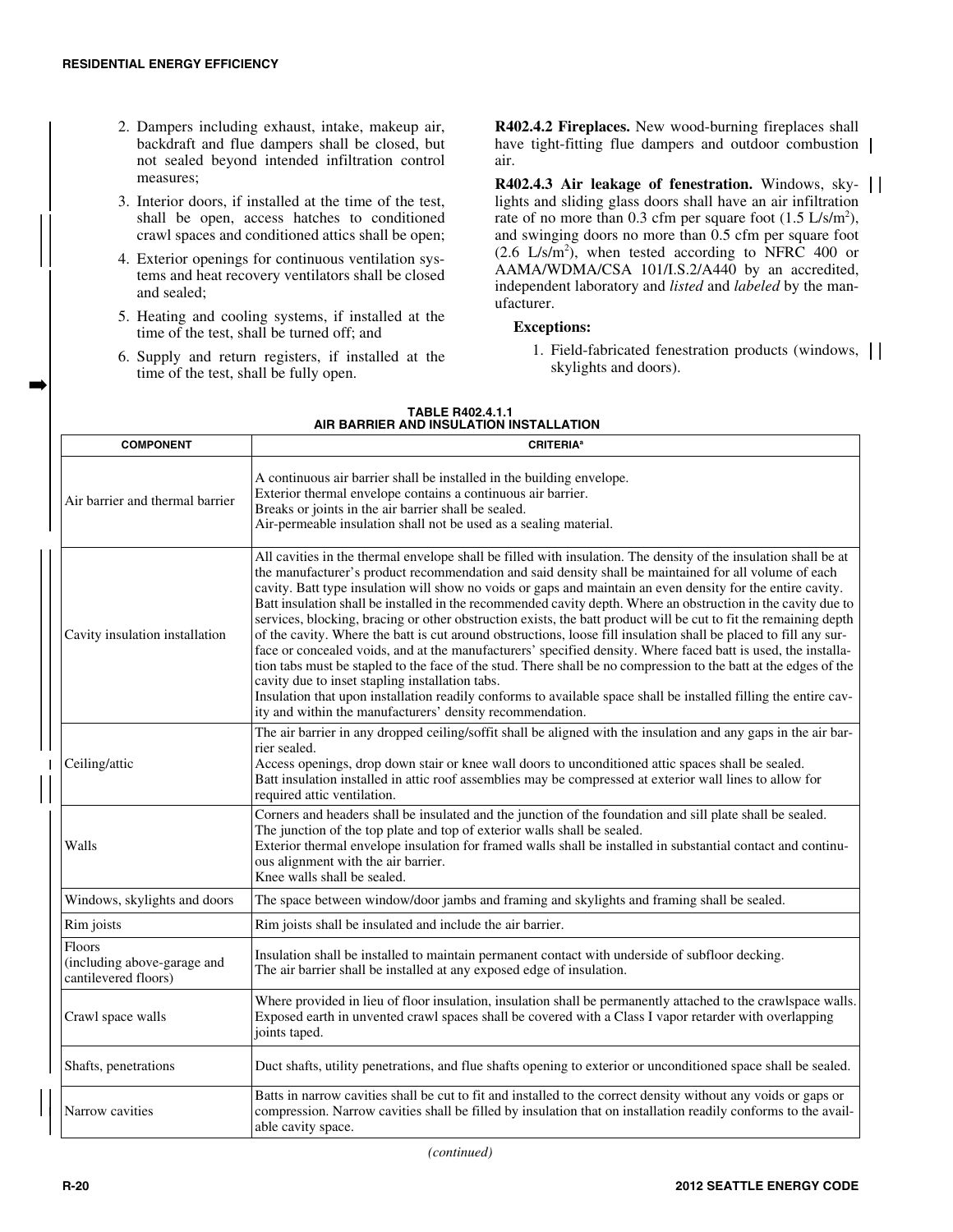| <b>COMPONENT</b>                       | <b>CRITERIA<sup>®</sup></b>                                                                                                                                                                                                                                                |
|----------------------------------------|----------------------------------------------------------------------------------------------------------------------------------------------------------------------------------------------------------------------------------------------------------------------------|
| Garage separation                      | Air sealing shall be provided between the garage and conditioned spaces.                                                                                                                                                                                                   |
| Recessed lighting                      | Recessed light fixtures installed in the building thermal envelope shall be air tight, IC rated, and<br>sealed to the drywall.                                                                                                                                             |
| Plumbing and wiring                    | Batt insulation shall be cut neatly to fit around wiring and plumbing in exterior walls. There shall be<br>no voids or gaps or compression where cut to fit. Insulation that on installation readily conforms to<br>available space shall extend behind piping and wiring. |
| Shower/tub on exterior wall            | Exterior walls adjacent to showers and tubs shall be insulated and the air barrier installed separating<br>them from the showers and tubs.                                                                                                                                 |
| Electrical/phone box on exterior walls | The air barrier shall be installed behind electrical or communication boxes or air sealed boxes shall<br>be installed.                                                                                                                                                     |
| <b>HVAC</b> register boots             | HVAC register boots that penetrate building thermal envelope shall be sealed to the subfloor or dry-<br>wall.                                                                                                                                                              |
| Fireplace                              | An air barrier shall be installed on fireplace walls. Fireplaces shall have gasketed doors.                                                                                                                                                                                |

#### **TABLE R402.4.1.1—continued AIR BARRIER AND INSULATION INSTALLATION**

a. In addition, inspection of log walls shall be in accordance with the provisions of ICC-400.

2. Custom exterior fenestration products manufactured by a *small business* provided they meet the applicable provisions of Chapter 24 of the *International Building Code*. Once visual inspection has confirmed the presence of a gasket, operable windows and doors manufactured by *small business* shall be permitted to be sealed off at the frame prior to the test.

**R402.4.4 Recessed lighting.** Recessed luminaires installed in the *building thermal envelope* shall be Type IC-rated and certified under ASTM E 283 as having an air leakage rate not more than 2.0 cfm (0.944 L/s) when tested at a 1.57 psf (75 Pa) pressure differential and shall have a label attached showing compliance with this test method. All recessed luminaires shall be sealed with a gasket or caulk between the housing and the interior wall or ceiling covering.

**R402.5 Maximum fenestration** *U***-factor and SHGC (Mandatory).** The area-weighted average maximum fenestration *U*-factor permitted using tradeoffs from Section R402.1.4 or R405 shall be 0.48 in Climate Zones 4 and 5 and 0.40 in Climate Zones 6 through 8 for vertical fenestration, and 0.75 in Climate Zones 4 through 8 for skylights. The area-weighted average maximum fenestration SHGC permitted using tradeoffs from Section R405 in Climate Zones 1 through 3 shall be 0.50.

### **SECTION R403 SYSTEMS**

**R403.1 Controls (Mandatory).** At least one thermostat shall be provided for each separate heating and cooling system.

**R403.1.1 Programmable thermostat.** Where the primary heating system is a forced-air furnace, at least one thermostat per dwelling unit shall be capable of controlling the heating and cooling system on a daily schedule to maintain different temperature set points at different times of the day. The thermostat shall allow for, at a minimum, a 5- 2 programmable schedule (weekdays/weekends) and be

capable of providing at least two programmable setback periods per day. This thermostat shall include the capability to set back or temporarily operate the system to maintain *zone* temperatures down to 55°F (13°C) or up to 85°F (29°C). The thermostat shall initially be programmed with a heating temperature set point no higher than 70°F (21°C) and a cooling temperature set point no lower than 78°F (26°C). The thermostat and/or control system shall have an adjustable deadband of not less than 10°F (-12°C).

# **Exceptions:**

- 1. Systems controlled by an occupant sensor that is capable of shutting the system off when no occupant is sensed for a period of up to 30 minutes.
- 2. Systems controlled solely by a manually operated timer capable of operating the system for no more than 2 hours.

**R403.1.2 Heat pump supplementary heat (Mandatory).** Unitary air cooled heat pumps shall include controls that minimize supplemental heat usage during startup, setup, and defrost conditions. These controls shall anticipate need for heat and use compression heating as the first stage of heat. Controls shall indicate when supplemental heating is being used through visual means (e.g., LED indicators). Heat pumps equipped with supplementary heaters shall be installed with controls that prevent supplemental heater operation above 40°F (4°C). At final inspection the auxiliary heat lock out control shall be set to 35°F (2°C) or less.

**R403.2 Ducts.** Ducts and air handlers shall be in accordance with Sections R403.2.1 through R403.2.3.

**R403.2.1 Insulation (Prescriptive).** Ducts shall be insulated to a minimum of R-8.

**Exception:** Ducts or portions thereof located completely inside the *building thermal envelope.* Ducts located in crawl spaces do not qualify for this exception.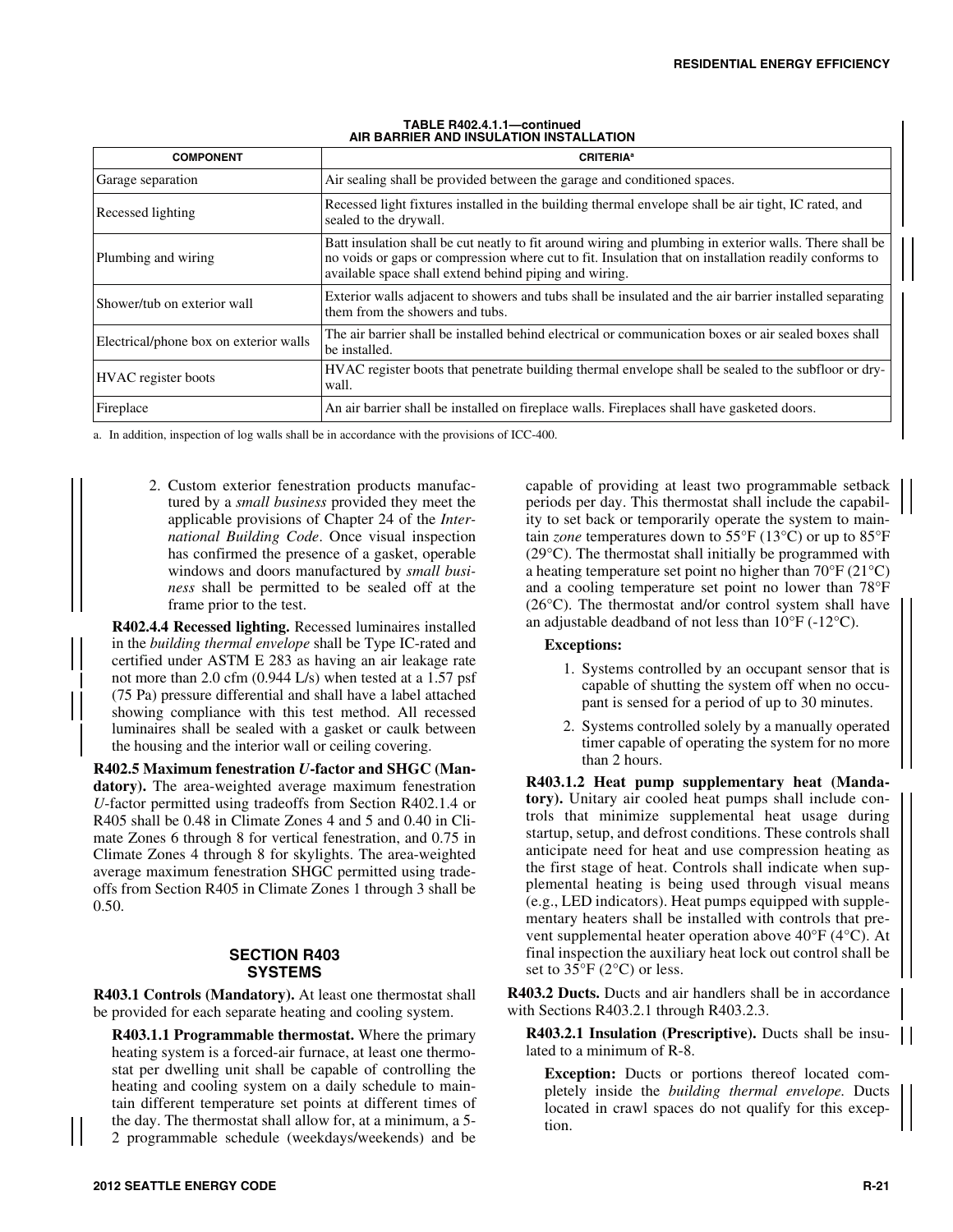**R403.2.2 Sealing (Mandatory).** Ducts, air handlers, and filter boxes shall be sealed. Joints and seams shall comply with either the *International Mechanical Code* or *International Residential Code*, as applicable.

**Exceptions:**

- 1. Air-impermeable spray foam products shall be permitted to be applied without additional joint seals.
- 2. Where a duct connection is made that is partially inaccessible, three screws or rivets shall be equally spaced on the exposed portion of the joint so as to prevent a hinge effect.
- 3. Continuously welded and locking-type longitudinal joints and seams in ducts operating at static pressures less than 2 inches of water column (500 Pa) pressure classification shall not require additional closure systems.

Ducts shall be leak tested in accordance with WSU RS-33, using the maximum duct leakage rates specified. Duct tightness shall be verified by either of the following:

- 1. Postconstruction test: Total leakage shall be less than or equal to 4 cfm (113.3 L/min) per 100 square feet  $(9.29 \text{ m}^2)$  of conditioned floor area when tested at a pressure differential of 0.1 inches w.g. (25 Pa) across the entire system, including the manufacturer's air handler enclosure. All register boots shall be taped or otherwise sealed during the test. Leakage to outdoors shall be less than or equal to 4 cfm (113.3 L/min) per 100 square feet  $(9.29 \text{ m}^2)$  of conditioned floor area.
- 2. Rough-in test: Total leakage shall be less than or equal to 4 cfm (113.3 L/min) per 100 square feet  $(9.29 \text{ m}^2)$  of conditioned floor area when tested at a pressure differential of 0.1 inches w.g. (25 Pa) across the system, including the manufacturer's air handler enclosure. All registers shall be taped or otherwise sealed during the test. If the air handler is not installed at the time of the test, total leakage shall be less than or equal to 3 cfm (85 L/min) per 100 square feet  $(9.29 \text{ m}^2)$  of conditioned floor area.

**Exception**: The total leakage test is not required for ducts and air handlers located entirely within the building thermal envelope. Ducts located in crawl spaces do not qualify for this exception.

**R403.2.2.1 Sealed air handler.** Air handlers shall have a manufacturer's designation for an air leakage of no more than 2 percent of the design air flow rate when tested in accordance with ASHRAE 193.

**R403.2.3 Building cavities (Mandatory).** Building framing cavities shall not be used as ducts or plenums. Installation of ducts in exterior walls, floors or ceilings shall not displace required envelope insulation.

**R403.3 Mechanical system piping insulation (Mandatory).** Mechanical system piping capable of carrying fluids above  $105^{\circ}F (41^{\circ}C)$  or below  $55^{\circ}F (13^{\circ}C)$  shall be insulated to a minimum of R-6.

**R403.3.1 Protection of piping insulation.** Piping insulation exposed to weather shall be protected from damage, including that caused by sunlight, moisture, equipment maintenance, and wind, and shall provide shielding from solar radiation that can cause degradation of the material. Adhesive tape shall not be permitted.

 $\mathbf{1}$ 

1 I

**R403.4 Service hot water systems.** Energy conservation measures for service hot water systems shall be in accordance with Sections R403.4.1 through R403.4.3.

**R403.4.1 Circulating hot water systems (Mandatory).** Circulating hot water systems shall be provided with an automatic or readily *accessible* manual switch that can turn off the hot water circulating pump when the system is not in use.

**R403.4.2 Hot water pipe insulation (Prescriptive**)**.** Insulation for hot water pipe shall have a minimum thermal  $\parallel$  | resistance (*R*-value) of R-3.

**R403.4.3 Electric water heater insulation.** All electric water heaters in unheated spaces or on concrete floors shall be placed on an incompressible, insulated surface with a minimum thermal resistance of R-10.

**R403.5 Mechanical ventilation (Mandatory).** The building shall be provided with ventilation that meets the requirements of the *International Residential Code* or *International Mechanical Code*, as applicable, or with other approved means of ventilation. Outdoor air intakes and exhausts shall have automatic or gravity dampers that close when the ventilation system is not operating.

**R403.5.1 Whole-house mechanical ventilation system fan efficacy.** Mechanical ventilation system fans shall meet the efficacy requirements of Table R403.5.1.

**Exception:** Where mechanical ventilation fans are integral to tested and listed HVAC equipment, they shall be powered by an electronically commutated motor.

**R403.6 Equipment Sizing (Mandatory).** Heating and cooling equipment shall be sized in accordance with ACCA Manual S based on building loads calculated in accordance with

| .<br><b>MECHANICAL VENTILATION SYSTEM FAN EFFICACY</b> |                                |                                       |                                |
|--------------------------------------------------------|--------------------------------|---------------------------------------|--------------------------------|
| <b>FAN LOCATION</b>                                    | AIR FLOW RATE MINIMUM<br>(CFM) | <b>MINIMUM EFFICACY</b><br>(CFM/WATT) | AIR FLOW RATE MAXIMUM<br>(CFM) |
| Range hoods                                            | Any                            | 2.8 cfm/watt                          | Any                            |
| In-line fan                                            | Any                            | 2.8 cfm/watt                          | Any                            |
| Bathroom, utility room                                 | 10                             | 1.4 cfm/watt                          | < 90                           |
| Bathroom, utility room                                 | 90                             | 2.8 cfm/watt                          | Any                            |

**TABLE R403.5.1**

For SI: 1 cfm = 28.3 L/min.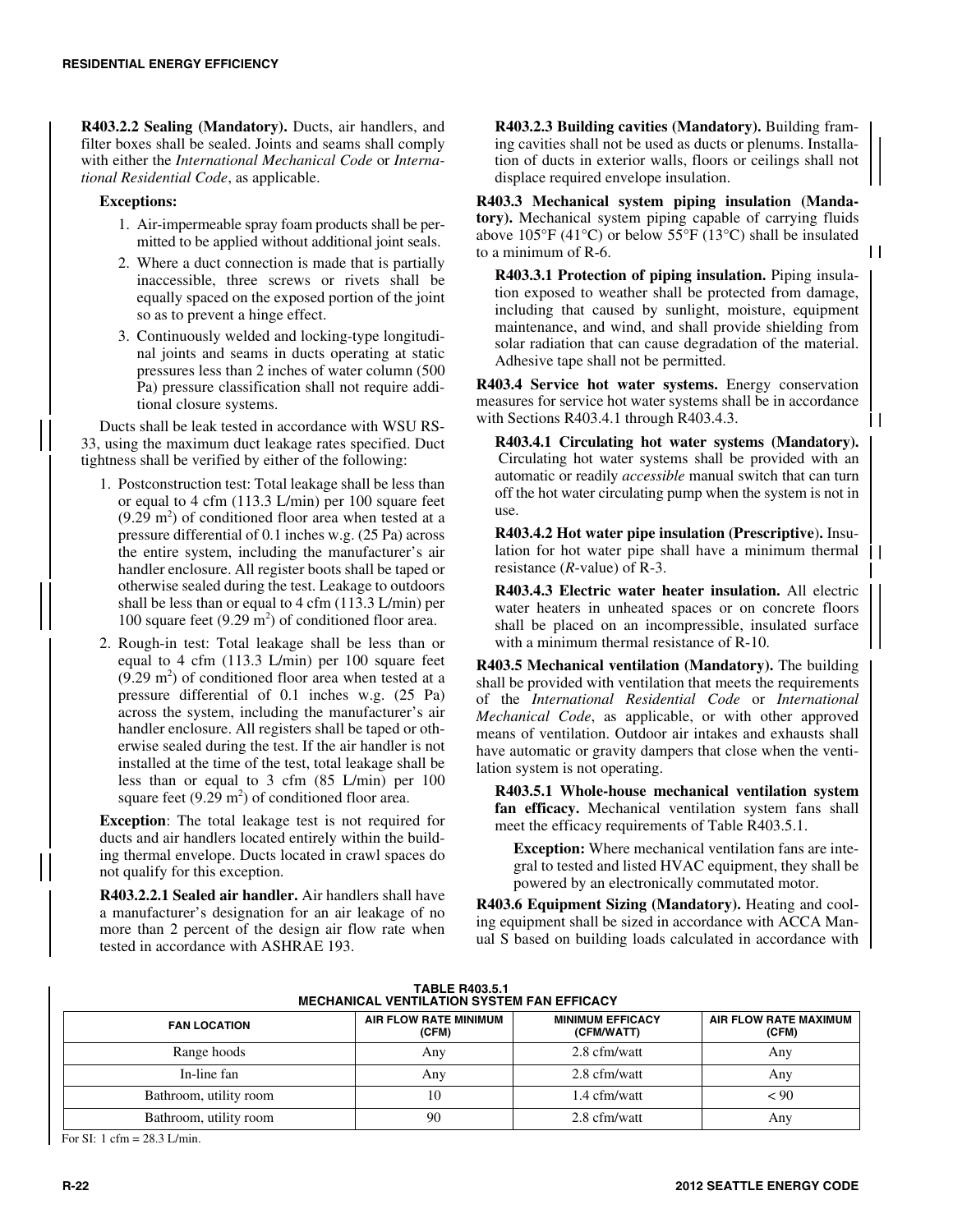ACCA Manual J or other *approved* heating and cooling calculation methodologies*.* 

**R403.7 Systems serving multiple dwelling units (Mandatory).** Systems serving multiple dwelling units shall comply with Sections C403 and C404 of the IECC Commercial Provisions in lieu of Section R403.

**R403.8 Snow melt system controls (Mandatory).** Snowand ice-melting systems, supplied through energy service to the building, shall include automatic controls capable of shutting off the system when the pavement temperature is above 50°F (10°C), and no precipitation is falling and an automatic or manual control that will allow shutoff when the outdoor temperature is above  $40^{\circ}$ F (4 $^{\circ}$ C).

**R403.9 Pools and in-ground permanently installed spas (Mandatory).** Pools and in-ground permanently installed spas 11 shall comply with Sections R403.9.1 through R403.9.4.2.

**R403.9.1 Heaters.** All heaters shall be equipped with a readily *accessible* on-off switch that is mounted outside of the heater to allow shutting off the heater without adjusting the thermostat setting. Gas-fired heaters shall not be equipped with constant burning pilot lights.

**R403.9.2 Time switches.** Time switches or other control method that can automatically turn off and on heaters and pumps according to a preset schedule shall be installed on all heaters and pumps. Heaters, pumps and motors that have built in timers shall be deemed in compliance with this requirement.

### **Exceptions:**

- 1. Where public health standards require 24-hour pump operation.
- 2. Where pumps are required to operate solar- and waste-heat-recovery pool heating systems.

**R403.9.3 Covers.** Heated pools and in-ground permanently installed spas shall be provided with a vapor-retardant cover.

**Exception:** Pools deriving over 70 percent of the energy for heating from site-recovered energy, such as a heat pump or solar energy source computed over an operating season.

**R403.9.4 Residential pool pumps.** Pool pump motors may not be split-phase or capacitor start-induction run type.

#### **R403.9.4.1 Two-speed capability.**

- 1. Pump motors: Pool pump motors with a capacity of 1 hp (0.75 kw) or more shall have the capability of operating at two or more speeds with low speed having a rotation rate that is no more than one-half of the motor's maximum rotation rate.
- 2. Pump controls: Pool pump motor controls shall have the capability of operating the pool pump with at least two speeds. The default circulation speed shall be the lowest speed, with a high speed override capability being for a temporary period not to exceed one normal cycle.

**R403.9.4.2 Pump operation.** Circulating water systems shall be controlled so that the circulation pump(s) can be conveniently turned off, automatically or manually, when the water system is not in operation.

### **SECTION R404 ELECTRICAL POWER AND LIGHTING SYSTEMS (MANDATORY)**

**R404.1 Lighting equipment (Mandatory).** A minimum of 75 percent of the lamps in permanently installed lamps in lighting fixtures shall be high-efficacy lamps.

**R404.1.1 Lighting equipment (Mandatory).** Fuel gas lighting systems shall not have continuously burning pilot lights.

### **SECTION R405 SIMULATED PERFORMANCE ALTERNATIVE (PERFORMANCE)**

**R405.1 Scope.** This section establishes criteria for compliance using simulated energy performance analysis. Such analysis shall include heating, cooling, and service water heating energy only.

**R405.2 Mandatory requirements.** Compliance with this section requires that the mandatory provisions identified in Section R401.2 be met. All supply and return ducts not completely inside the *building thermal envelope* shall be insulated to a minimum of R-8.

**R405.3 Performance-based compliance.** Compliance based on simulated energy performance requires that a proposed residence (*proposed design)* be shown to have an annual energy consumption based on site energy expressed in Btu and Btu per square foot of *conditioned floor* area as follows:

- 1. For structures less than  $1,500$  square feet (139.35 m<sup>2</sup>) of conditioned floor area, the annual energy consumption shall be less than or equal to 97 percent of the annual energy consumption of the *standard reference design*.
- 2. For structures  $1,500$  (139.35 m<sup>2</sup>) to 5,000 square feet  $(464.52 \text{ m}^2)$  of conditioned floor area, the annual energy consumption shall be no more than 89 percent of the *standard reference design*.
- 3. For structures over  $5,000$  square feet  $(464.52 \text{ m}^2)$  of conditioned floor area, the annual energy consumption shall be no more than 83 percent of the *standard reference design*.

**R405.4 Documentation.** Documentation of the software used for the performance design and the parameters for the building shall be in accordance with Sections R405.4.1 through R405.4.3.

**R405.4.1 Compliance software tools.** Documentation verifying that the methods and accuracy of the compliance software tools conform to the provisions of this section shall be provided to the *code official.*

**R405.4.2 Compliance report.** Compliance software tools shall generate a report that documents that the *proposed*

 $\mathbf{1}$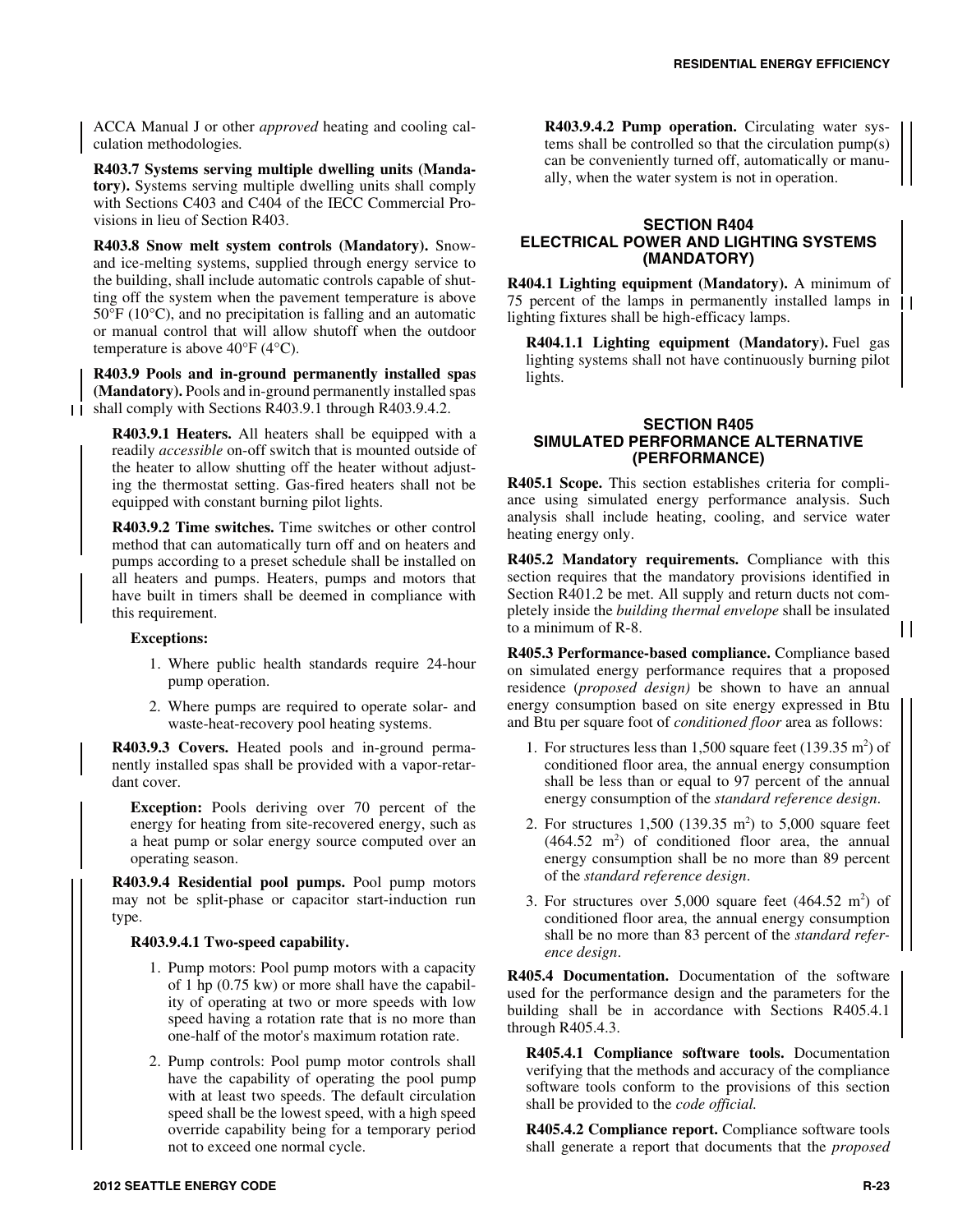*design* complies with Section R405.3. The compliance documentation shall include the following information:

- 1. Address or other identification of the residence;
- 2. An inspection checklist documenting the building component characteristics of the *proposed design* as listed in Table R405.5.2(1). The inspection checklist shall show results for both the *standard reference design* and the *proposed design,* and shall document all inputs entered by the user necessary to reproduce the results;
- 3. Name of individual completing the compliance report; and
- 4. Name and version of the compliance software tool.

**Exception:** Multiple orientations. When an otherwise identical building model is offered in multiple orientations, compliance for any orientation shall be permitted by documenting that the building meets the performance requirements in each of the four cardinal (north, east, south and west) orientations.

**R405.4.3 Additional documentation.** The *code official* shall be permitted to require the following documents:

- 1. Documentation of the building component characteristics of the *standard reference design.*
- 2. A certification signed by the builder providing the building component characteristics of the *proposed design* as given in Table R405.5.2(1).
- 3. Documentation of the actual values used in the software calculations for the *proposed design.*

**R405.5 Calculation procedure.** Calculations of the performance design shall be in accordance with Sections R405.5.1 and R405.5.2.

**R405.5.1 General.** Except as specified by this section, the *standard reference design* and *proposed design* shall be configured and analyzed using identical methods and techniques.

**R405.5.2 Residence specifications.** The *standard reference design* and *proposed design* shall be configured and analyzed as specified by Table R405.5.2(1). Table R405.5.2(1) shall include by reference all notes contained in Table R402.1.1.

**R405.6 Calculation software tools.** Calculation software, where used, shall be in accordance with Sections R405.6.1 through R405.6.3.

**R405.6.1 Minimum capabilities.** Calculation procedures used to comply with this section shall be software tools capable of calculating the annual energy consumption of all building elements that differ between the *standard reference design* and the *proposed design* and shall include the following capabilities:

1. Calculation of whole-building (as a single *zone)* sizing for the heating and cooling equipment in the *standard reference design* residence in accordance with Section R403.6*.* 

- 2. Calculations that account for the effects of indoor and outdoor temperatures and part-load ratios on the performance of heating, ventilating and air-conditioning equipment based on climate and equipment sizing.
- 3. Printed *code official* inspection checklist listing each of the *proposed design* component characteristics from Table R405.5.2(1) determined by the analysis to provide compliance, along with their respective performance ratings (e.g., *R*-value, *U*-factor, SHGC, HSPF, AFUE, SEER, EF, etc.).

**R405.6.2 Specific approval.** Performance analysis tools meeting the applicable sections of Section R405 shall be permitted to be *approved.* Tools are permitted to be *approved* based on meeting a specified threshold for a jurisdiction. The *code official* shall be permitted to approve tools for a specified application or limited scope.

**R405.6.3 Input values.** When calculations require input values not specified by Sections R402, R403, R404 and R405, those input values shall be taken from an *approved* source.

# **SECTION R406 ADDITIONAL ENERGY EFFICIENCY REQUIREMENTS**

**R406.1 Scope.** This section establishes options for additional criteria to be met for one- and two-family dwellings and townhouses, as defined in Section 101.2 of the *International Residential Code* to demonstrate compliance with this code.

**R406.2 Additional energy efficiency requirements (Mandatory).** Each dwelling unit in one- and two-family dwellings and townhouses, as defined in Section 101.2 of the *International Residential Code* shall comply with sufficient options from Table R406.2 so as to achieve the following minimum number of credits:

1. Small Dwelling Unit: . . . . . . . . . . . . . . . . . . .0.5 points

Dwelling units less than 1,500 square feet (139.35 m<sup>2</sup>) in conditioned floor area with less than 300 square feet  $(27.87 \text{ m}^2)$  of fenestration area. Additions to existing building that are less than 750 square feet  $(69.68 \text{ m}^2)$ of heated floor area.

- 2. Medium Dwelling Unit: . . . . . . . . . . . . . . . . .1.5 points All dwelling units that are not included in #1 or #3.
- 3. Large Dwelling Unit: . . . . . . . . . . . . . . . . . . 2.5 points Dwelling units exceeding 5,000 square feet (464.52 m<sup>2</sup>) of conditioned floor area.

The drawings included with the building permit application shall identify which options have been selected and the point value of each option, regardless of whether separate mechanical, plumbing, electrical, or other permits are utilized for the project.

>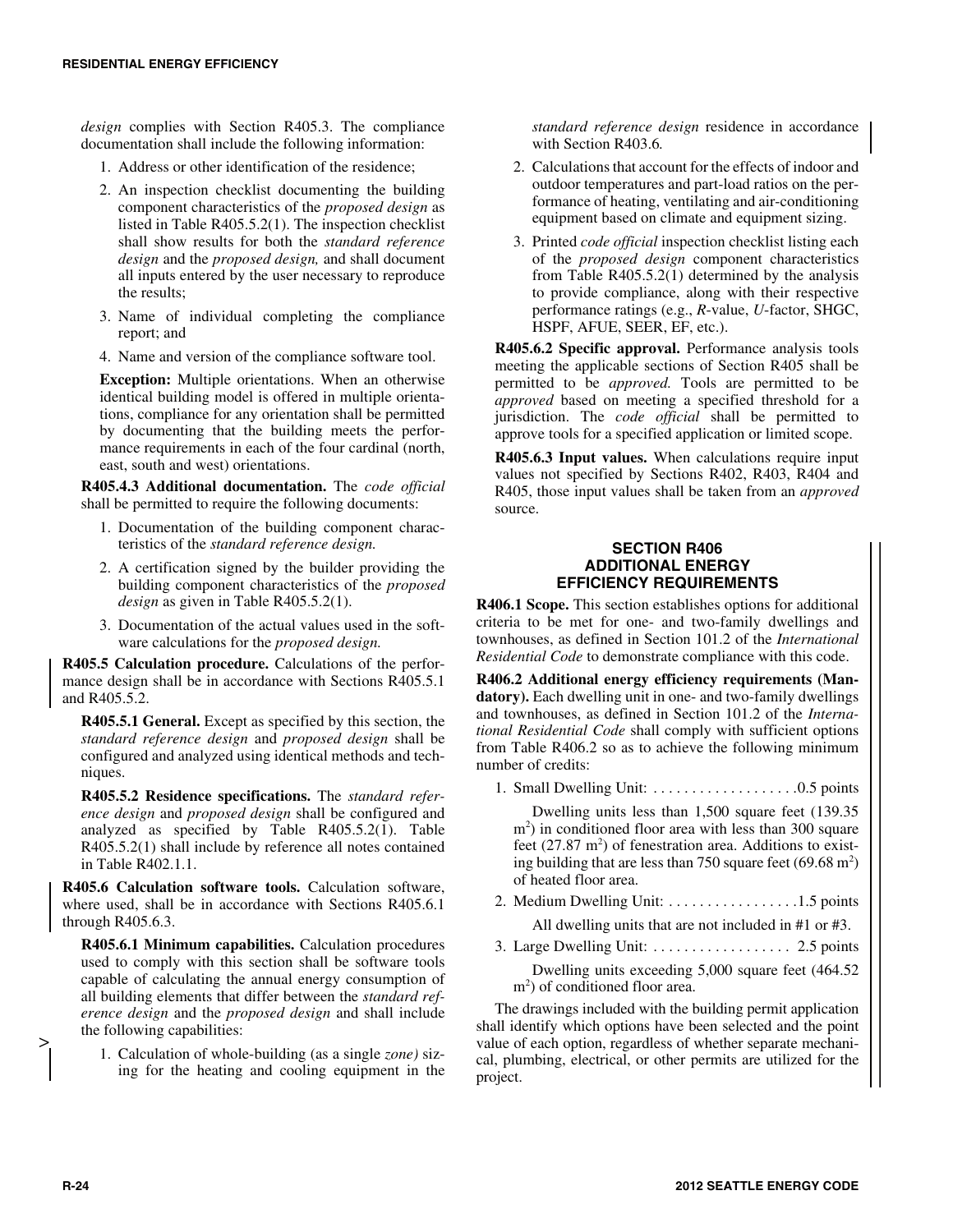| <b>BUILDING COMPONENT</b> | <b>STANDARD REFERENCE DESIGN</b>                                                                                                                                                                                                                                                                                                                                                                                                         | <b>PROPOSED DESIGN</b>                                                                                                                                                                                                                                                                                          |              |
|---------------------------|------------------------------------------------------------------------------------------------------------------------------------------------------------------------------------------------------------------------------------------------------------------------------------------------------------------------------------------------------------------------------------------------------------------------------------------|-----------------------------------------------------------------------------------------------------------------------------------------------------------------------------------------------------------------------------------------------------------------------------------------------------------------|--------------|
| Above-grade walls         | Type: mass wall if proposed wall is mass; otherwise wood frame.<br>Gross area: same as proposed<br>U-factor: from Table R402.1.3<br>Solar absorptance = $0.75$<br>Remittance = $0.90$                                                                                                                                                                                                                                                    | As proposed<br>As proposed<br>As proposed<br>As proposed<br>As proposed                                                                                                                                                                                                                                         |              |
| Below-grade walls         | Type: same as proposed<br>Gross area: same as proposed<br>U-factor: from Table R402.1.3, with insulation layer on interior side of walls.                                                                                                                                                                                                                                                                                                | As proposed<br>As proposed<br>As proposed                                                                                                                                                                                                                                                                       | $\mathsf{I}$ |
| Above-grade floors        | Type: wood frame<br>Gross area: same as proposed<br>U-factor: from Table R402.1.3                                                                                                                                                                                                                                                                                                                                                        | As proposed<br>As proposed<br>As proposed                                                                                                                                                                                                                                                                       |              |
| Ceilings                  | Type: wood frame<br>Gross area: same as proposed<br>$U$ -factor: from Table R402.1.3                                                                                                                                                                                                                                                                                                                                                     | As proposed<br>As proposed<br>As proposed                                                                                                                                                                                                                                                                       |              |
| Roofs                     | Type: composition shingle on wood sheathing<br>Gross area: same as proposed<br>Solar absorptance = $0.75$<br>Emittance = $0.90$                                                                                                                                                                                                                                                                                                          | As proposed<br>As proposed<br>As proposed<br>As proposed                                                                                                                                                                                                                                                        |              |
| Attics                    | Type: vented with aperture = $1 \text{ ft}^2$ per 300 ft <sup>2</sup> ceiling area                                                                                                                                                                                                                                                                                                                                                       | As proposed                                                                                                                                                                                                                                                                                                     |              |
| Foundations               | Type: same as proposed foundation wall area above and below-grade<br>Soil characteristics: Same as proposed.                                                                                                                                                                                                                                                                                                                             | As proposed<br>As proposed                                                                                                                                                                                                                                                                                      | $\mathsf{I}$ |
| Doors                     | Area: $40 \text{ ft}^2$<br>Orientation: North<br>U-factor: same as fenestration from Table R402.1.3.                                                                                                                                                                                                                                                                                                                                     | As proposed<br>As proposed<br>As proposed                                                                                                                                                                                                                                                                       |              |
|                           | Total area <sup>b</sup> =<br>(a) The proposed glazing area; where proposed glazing area is less than $15\%$<br>of the conditioned floor area.<br>(b) 15% of the conditioned floor area; where the proposed glazing area is<br>15% or more of the conditioned floor area.<br>Orientation: equally distributed to four cardinal compass orientations<br>(N, E, S & W).                                                                     | As proposed<br>As proposed                                                                                                                                                                                                                                                                                      |              |
| Glazing <sup>a</sup>      | U-factor: from Table R402.1.3                                                                                                                                                                                                                                                                                                                                                                                                            | As proposed                                                                                                                                                                                                                                                                                                     |              |
|                           | SHGC: From Table R402.1.1 except that for climates with no requirement<br>$(NR)$ SHGC = 0.40 shall be used.                                                                                                                                                                                                                                                                                                                              | As proposed                                                                                                                                                                                                                                                                                                     |              |
|                           | Interior shade fraction: $0.92-(0.21 \times SHGC)$ for the standard reference design)<br>External shading: none                                                                                                                                                                                                                                                                                                                          | $0.92-(0.21 \times SHGC$ as proposed)<br>As proposed                                                                                                                                                                                                                                                            |              |
| Skylights                 | None                                                                                                                                                                                                                                                                                                                                                                                                                                     | As proposed                                                                                                                                                                                                                                                                                                     |              |
| Air exchange rate         | Air leakage rate of 5 air changes per hour at a pressure of 0.2 inch w.g. (50 Pa).<br>The mechanical ventilation rate shall be in addition to the air leakage rate and the<br>same as in the proposed design, but no greater than $0.01 \times \text{CFA} + 7.5 \times (N_{hr} + 1)$<br>where:<br>$CFA$ = conditioned floor area<br>= number of bedrooms<br>$N_{hr}$<br>Energy recovery shall not be assumed for mechanical ventilation. | For residences that are not tested,<br>the same air leakage rate as the<br>standard reference design. For<br>tested residences, the measured<br>air exchange rate <sup>c</sup> . The mechani-<br>cal ventilation rate <sup>d</sup> shall be in<br>addition to the air leakage rate<br>and shall be as proposed. |              |
| Mechanical ventilation    | None, except where mechanical ventilation is specified by the proposed design,<br>in which case:<br>Annual vent fan energy use:<br>kWh/yr = $0.03942 \times CFA + 29.565 \times (N_{br} + 1)$<br>where:<br>$CFA =$ conditioned floor area<br>$N_{br}$ = number of bedrooms                                                                                                                                                               | As proposed                                                                                                                                                                                                                                                                                                     |              |

**TABLE R405.5.2(1) SPECIFICATIONS FOR THE STANDARD REFERENCE AND PROPOSED DESIGNS** 

*(continued)*

 $\overline{z}$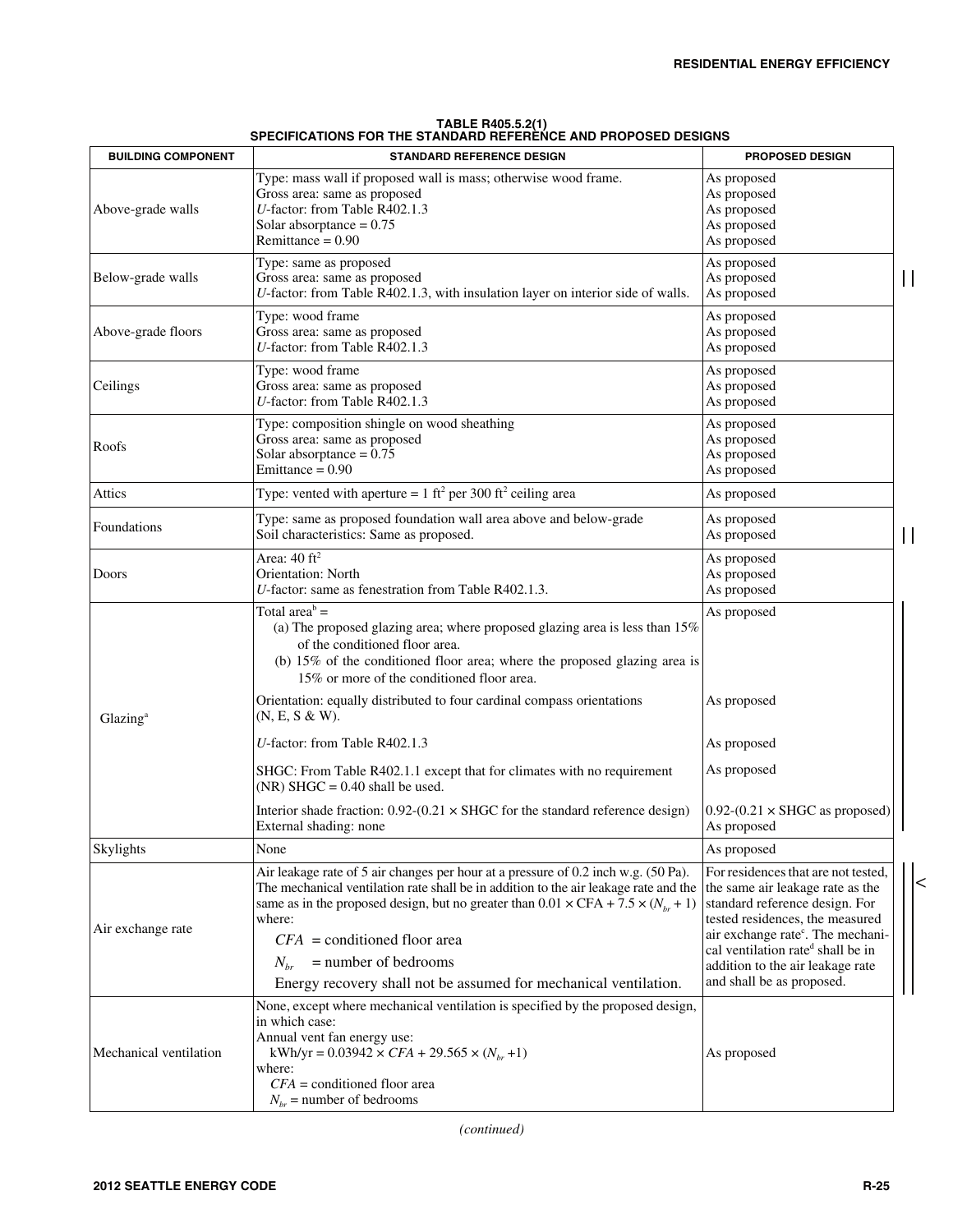| <b>BUILDING COMPONENT</b>                      | <b>STANDARD REFERENCE DESIGN</b>                                                                                                                                                                                                                                                                                                                                                                                                | <b>PROPOSED DESIGN</b>                                                                                                                                                                               |
|------------------------------------------------|---------------------------------------------------------------------------------------------------------------------------------------------------------------------------------------------------------------------------------------------------------------------------------------------------------------------------------------------------------------------------------------------------------------------------------|------------------------------------------------------------------------------------------------------------------------------------------------------------------------------------------------------|
| Internal gains                                 | IGain = 17,900 + 23.8 $\times$ CFA + 4104 $\times N_{hr}$ (Btu/day per dwelling unit)                                                                                                                                                                                                                                                                                                                                           | Same as standard reference<br>design.                                                                                                                                                                |
| Internal mass                                  | An internal mass for furniture and contents of 8 pounds per square foot of<br>floor area.                                                                                                                                                                                                                                                                                                                                       | Same as standard reference<br>design, plus any additional mass<br>specifically designed as a ther-<br>mal storage element <sup>e</sup> but not<br>integral to the building envelope<br>or structure. |
| Structural mass                                | For masonry floor slabs, 80% of floor area covered by R-2 carpet and pad,<br>and 20% of floor directly exposed to room air.<br>For masonry basement walls, as proposed, but with insulation required by<br>Table R402.1.3 located on the interior side of the walls.<br>For other walls, for ceilings, floors, and interior walls, wood frame construc-                                                                         | As proposed<br>As proposed                                                                                                                                                                           |
|                                                | tion.                                                                                                                                                                                                                                                                                                                                                                                                                           | As proposed                                                                                                                                                                                          |
| Heating systems <sup>f, g</sup>                | Where the proposed design utilizes electric heating without a heat pump, the<br>standard reference design shall be an air source heat pump meeting the<br>requirements of Section C403 of the IECC Commercial Provisions.<br>For all other systems, the same system type as proposed, and the same sys-<br>tem efficiency required by prevailing minimum federal standard.<br>Capacity: sized in accordance with Section R403.6 | As proposed                                                                                                                                                                                          |
| Cooling systems <sup>f, h</sup>                | Same system type as proposed. Same system efficiency as required by pre-<br>vailing minimum federal standard.<br>Capacity: sized in accordance with Section R403.6.                                                                                                                                                                                                                                                             | As proposed                                                                                                                                                                                          |
| Service water<br>Heating <sup>f, g, h, i</sup> | Same system type as proposed. Same system efficiency as required by pre-<br>vailing minimum federal standard.<br>Use: same as proposed design                                                                                                                                                                                                                                                                                   | As proposed<br>$\text{gal/day} = 30 + (10 \times N_{hr})$                                                                                                                                            |
| Thermal distribution systems                   |                                                                                                                                                                                                                                                                                                                                                                                                                                 | Thermal distribution system<br>efficiency shall be as tested or as<br>specified in Table R405.5.2(2) if<br>not tested. Duct insulation shall<br>be as proposed.                                      |
| Thermostat                                     | Type: Manual, cooling temperature setpoint = $75^{\circ}$ F;<br>Heating temperature setpoint = $72^{\circ}F$                                                                                                                                                                                                                                                                                                                    | Same as standard reference                                                                                                                                                                           |

### **TABLE R405.5.2(1)—continued SPECIFICATIONS FOR THE STANDARD REFERENCE AND PROPOSED DESIGNS**

For SI: 1 square foot =  $0.93$  m<sup>2</sup>, 1 British thermal unit = 1055 J, 1 pound per square foot =  $4.88$  kg/m<sup>2</sup>, 1 gallon (U.S.) =  $3.785$  L,  $^{\circ}$ C = ( $^{\circ}$ F-3)/1.8, 1 degree = 0.79 rad.

a. Glazing shall be defined as sunlight-transmitting fenestration, including the area of sash, curbing or other framing elements, that enclose conditioned space. Glazing includes the area of sunlight-transmitting fenestration assemblies in walls bounding conditioned basements. For doors where the sunlight-transmitting opening is less than 50 percent of the door area, the glazing area is the sunlight-transmitting opening area. For all other doors, the glazing area is the rough frame opening area for the door including the door and the frame.

b. For residences with conditioned basements, R-2 and R-4 residences and townhouses, the following formula shall be used to determine glazing area:

 $AF = A<sub>s</sub> \times FA \times F$ 

where:

I

➡

*AF* = Total glazing area.

 $A<sub>s</sub>$  = Standard reference design total glazing area.

*FA* = (Above-grade thermal boundary gross wall area)/(above-grade boundary wall area + 0.5 × below-grade boundary wall area).

*F* = (Above-grade thermal boundary wall area)/(above-grade thermal boundary wall area + common wall area) or 0.56, whichever is greater.

and where:

Thermal boundary wall is any wall that separates conditioned space from unconditioned space or ambient conditions.

Above-grade thermal boundary wall is any thermal boundary wall component not in contact with soil.

Below-grade boundary wall is any thermal boundary wall in soil contact.

Common wall area is the area of walls shared with an adjoining dwelling unit.

*L* and *CFA* are in the same units.

c. Where required by the *code official,* testing shall be conducted by an *approved* party. Hourly calculations as specified in the ASHRAE *Handbook of Fundamentals,* or the equivalent shall be used to determine the energy loads resulting from infiltration.

d. The combined air exchange rate for infiltration and mechanical ventilation shall be determined in accordance with Equation 43 of 2001 ASHRAE *Handbook of Fundamentals,* page 26.24 and the Whole-house Ventilation provisions of 2001 ASHRAE *Handbook of Fundamentals*, page 26.19 for intermittent mechanical ventilation.

e. Thermal storage element shall mean a component not part of the floors, walls or ceilings that is part of a passive solar system, and that provides thermal storage such as enclosed water columns, rock beds, or phase-change containers. A thermal storage element must be in the same room as fenestration that faces within 15 degrees (0.26 rad) of true south, or must be connected to such a room with pipes or ducts that allow the element to be actively charged.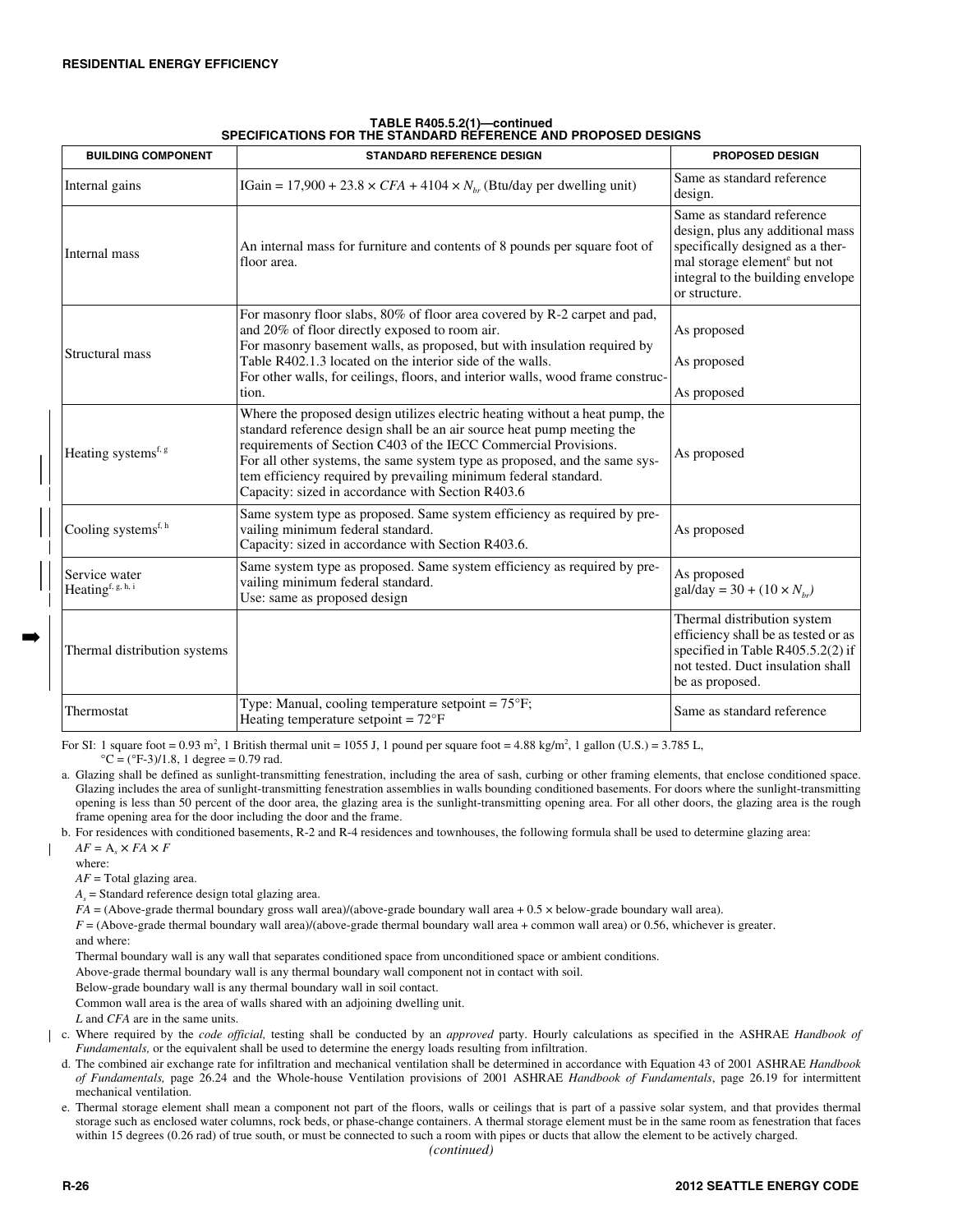# **TABLE R405.5.2(1)—continued SPECIFICATIONS FOR THE STANDARD REFERENCE AND PROPOSED DESIGNS**

- f. For a proposed design with multiple heating, cooling or water heating systems using different fuel types, the applicable standard reference design system capacities and fuel types shall be weighted in accordance with their respective loads as calculated by accepted engineering practice for each equipment and fuel type present.
- g. For a proposed design without a proposed heating system, a heating system with the prevailing federal minimum efficiency shall be assumed for both the standard reference design and proposed design.
- h. For a proposed design home without a proposed cooling system, an electric air conditioner with the prevailing federal minimum efficiency shall be assumed for both the standard reference design and the proposed design.
- i. For a proposed design with a nonstorage-type water heater, a 40-gallon storage-type water heater with the prevailing federal minimum energy factor for the same fuel as the predominant heating fuel type shall be assumed. For the case of a proposed design without a proposed water heater, a 40-gallon storage-type water heater with the prevailing federal minimum efficiency for the same fuel as the predominant heating fuel type shall be assumed for both the proposed design and standard reference design.

**TABLE R405.5.2(2) DEFAULT DISTRIBUTION SYSTEM EFFICIENCIES FOR PROPOSED DESIGNSa**

| " או אושם שםטט וטון דווט דישםוטונוים ווים ווים וטון טון ווים ושירו טון דוויסוס   |                           |                                      |  |
|----------------------------------------------------------------------------------|---------------------------|--------------------------------------|--|
| <b>DISTRIBUTION SYSTEM CONFIGURATION AND CONDITION</b>                           | <b>FORCED AIR SYSTEMS</b> | <b>HYDRONIC SYSTEMS</b> <sup>b</sup> |  |
| Distribution system components located in unconditioned space                    |                           | 0.95                                 |  |
| Untested distribution systems entirely located in conditioned space <sup>c</sup> | 0.88                      |                                      |  |
| "Ductless" systems"                                                              |                           |                                      |  |

For SI: 1 cubic foot per minute =  $0.47$  L/s, 1 square foot =  $0.093$  m<sup>2</sup>, 1 pound per square inch = 6895 Pa, 1 inch water gauge = 1250 Pa.

a. Default values given by this table are for untested distribution systems, which must still meet minimum requirements for duct system insulation.

- b. Hydronic systems shall mean those systems that distribute heating and cooling energy directly to individual spaces using liquids pumped through closed-loop piping and that do not depend on ducted, forced airflow to maintain space temperatures.
- c. Entire system in conditioned space shall mean that no component of the distribution system, including the air-handler unit, is located outside of the conditioned space.
- d. Ductless systems shall be allowed to have forced airflow across a coil but shall not have any ducted airflow external to the manufacturer's air-handler enclosure.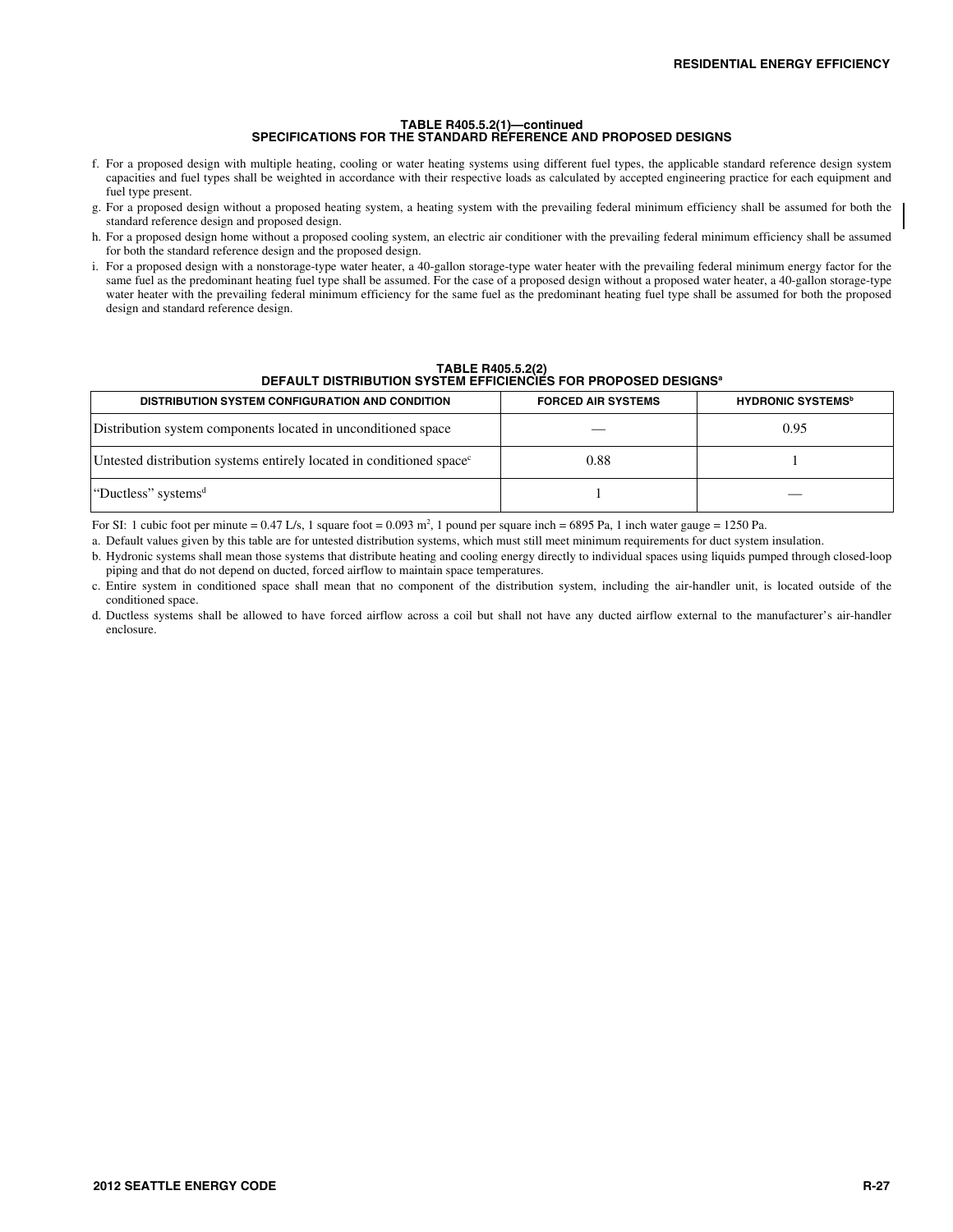| <b>OPTION</b> | <b>DESCRIPTION</b>                                                                                                                                                                                                                                                                                                                                                                                                                                                                                                                                                                                                                                                                                                                                                                                   | CREDIT(S) |
|---------------|------------------------------------------------------------------------------------------------------------------------------------------------------------------------------------------------------------------------------------------------------------------------------------------------------------------------------------------------------------------------------------------------------------------------------------------------------------------------------------------------------------------------------------------------------------------------------------------------------------------------------------------------------------------------------------------------------------------------------------------------------------------------------------------------------|-----------|
| 1a            | EFFICIENT BUILDING ENVELOPE 1a:<br>Prescriptive compliance is based on Table R402.1.1 with the following modifications:<br>Fenestration $U = 0.28$<br>Floor R-38<br>Slab-on-grade R-10 perimeter and under entire slab<br>Below-grade slab R-10 perimeter and under entire slab<br>or<br>Compliance based on Section R402.1.4: Reduce the Total UA by 5%.                                                                                                                                                                                                                                                                                                                                                                                                                                            | 0.5       |
| 1b            | EFFICIENT BUILDING ENVELOPE 1b:<br>Prescriptive compliance is based on Table R402.1.1 with the following modifications:<br>Fenestration $U = 0.25$<br>Wall R-21 plus R-4<br>Floor R-38<br>Basement wall R-21 int plus R-5 ci<br>Slab-on-grade R-10 perimeter and under entire slab<br>Below-grade slab R-10 perimeter and under entire slab<br>or<br>Compliance based on Section R402.1.4: Reduce the Total UA by 15%.                                                                                                                                                                                                                                                                                                                                                                               | 1.0       |
| 1c            | EFFICIENT BUILDING ENVELOPE 1c:<br>Prescriptive compliance is based on Table R402.1.1 with the following modifications:<br>Fenestration $U = 0.22$<br>Ceiling and single-rafter or joist-vaulted R-49 advanced<br>Wood frame wall R-21 int plus R-12 ci<br>Floor R-38<br>Basement wall R-21 int plus R-12 ci<br>Slab-on-grade R-10 perimeter and under entire slab<br>Below-grade slab R-10 perimeter and under entire slab<br><sub>or</sub><br>Compliance based on Section R402.1.4: Reduce the Total UA by 30%.                                                                                                                                                                                                                                                                                    | 2.0       |
| 2a            | AIR LEAKAGE CONTROL AND EFFICIENT VENTILATION 2a:<br>Compliance based on R402.4.1.2: Reduce the tested air leakage to 4.0 air changes per hour<br>maximum<br>and<br>All whole house ventilation requirements as determined by Section M1507.3 of the <i>Interna</i> -<br>tional Residential Code shall be met with a high efficiency fan (maximum 0.35 watts/cfm), not<br>interlocked with the furnace fan. Ventilation systems using a furnace including an ECM motor<br>are allowed, provided that they are controlled to operate at low speed in ventilation only mode.<br>To qualify to claim this credit, the building permit drawings shall specify the option being<br>selected and shall specify the maximum tested building air leakage and shall show the qualified<br>ventilation system. | 0.5       |
| 2b            | AIR LEAKAGE CONTROL AND EFFICIENT VENTILATION 2b:<br>Compliance based on Section R402.4.1.2: Reduce the tested air leakage to 2.0 air changes per<br>hour maximum<br>and<br>All whole house ventilation requirements as determined by Section M1507.3 of the <i>Interna</i> -<br>tional Residential Code shall be met with a heat recovery ventilation system with minimum<br>sensible heat recovery efficiency of 0.70.<br>To qualify to claim this credit, the building permit drawings shall specify the option being<br>selected and shall specify the maximum tested building air leakage and shall show the heat<br>recovery ventilation system.                                                                                                                                               | 1.0       |
| 2c            | AIR LEAKAGE CONTROL AND EFFICIENT VENTILATION 2c:<br>Compliance based on Section R402.4.1.2: Reduce the tested air leakage to 1.5 air changes per<br>hour maximum<br>and<br>All whole house ventilation requirements as determined by Section M1507.3 of the <i>Interna</i> -<br>tional Residential Code shall be met with a heat recovery ventilation system with minimum<br>sensible heat recovery efficiency of 0.85.<br>To qualify to claim this credit, the building permit drawings shall specify the option being<br>selected and shall specify the maximum tested building air leakage and shall show the heat<br>recovery ventilation system.                                                                                                                                               | 1.5       |

#### **TABLE R406.2 ENERGY CREDITS (DEBITS)**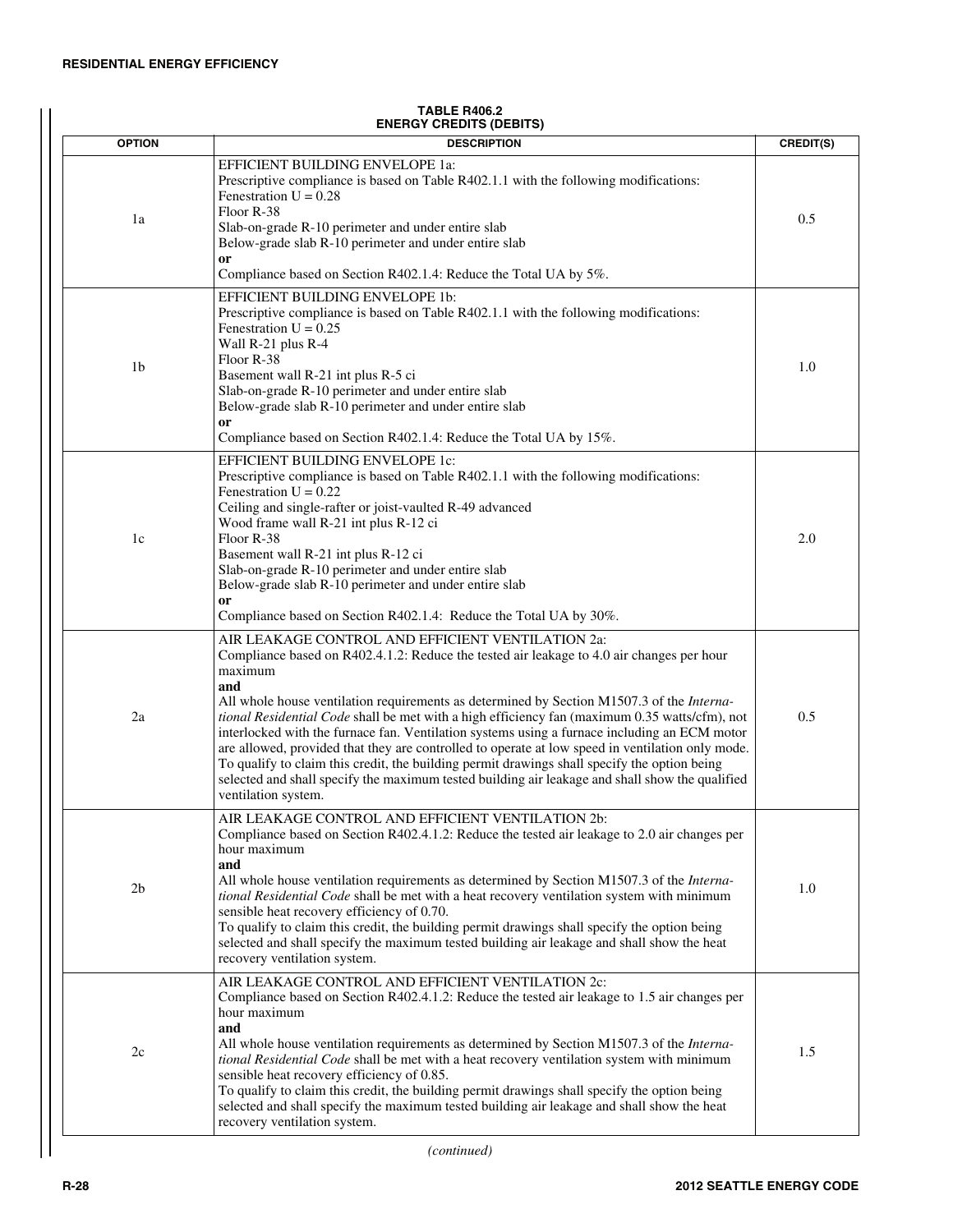#### **TABLE R406.2—continued ENERGY CREDITS (DEBITS)**

| <b>OPTION</b>  | <b>DESCRIPTION</b>                                                                                                                                                                                                                                                                                                                                                                                                                                                                                                                                                                                                                                                                                                                                                                                                                                                                                                                                                                                                                 | CREDIT(S) |
|----------------|------------------------------------------------------------------------------------------------------------------------------------------------------------------------------------------------------------------------------------------------------------------------------------------------------------------------------------------------------------------------------------------------------------------------------------------------------------------------------------------------------------------------------------------------------------------------------------------------------------------------------------------------------------------------------------------------------------------------------------------------------------------------------------------------------------------------------------------------------------------------------------------------------------------------------------------------------------------------------------------------------------------------------------|-----------|
| 3a             | HIGH EFFICIENCY HVAC EQUIPMENT 3a:<br>Gas, propane or oil-fired furnace with minimum AFUE of 95% or gas, propane or oil-fired<br>boiler with minimum AFUE of 92%.<br>To qualify to claim this credit, the building permit drawings shall specify the option being<br>selected and shall specify the heating equipment type and the minimum equipment efficiency.                                                                                                                                                                                                                                                                                                                                                                                                                                                                                                                                                                                                                                                                   | 0.5       |
| 3 <sub>b</sub> | HIGH EFFICIENCY HVAC EQUIPMENT 3b:<br>Air-source heat pump with minimum HSPF of 8.5<br>To qualify to claim this credit, the building permit drawings shall specify the option being<br>selected and shall specify the heating equipment type and the minimum equipment efficiency.                                                                                                                                                                                                                                                                                                                                                                                                                                                                                                                                                                                                                                                                                                                                                 | 1.0       |
| 3c             | HIGH EFFICIENCY HVAC EQUIPMENT 3c:<br>Closed-loop ground source heat pump; with a minimum COP of 3.3<br>or<br>Open loop water source heat pump with a maximum pumping hydraulic head of 150 feet and<br>minimum COP of 3.6<br>To qualify to claim this credit, the building permit drawings shall specify the option being<br>selected and shall specify the heating equipment type and the minimum equipment efficiency.                                                                                                                                                                                                                                                                                                                                                                                                                                                                                                                                                                                                          | 2.0       |
| 3d             | HIGH EFFICIENCY HVAC EQUIPMENT 3d:<br>DUCTLESS SPLIT SYSTEM HEAT PUMPS, ZONAL CONTROL:<br>In homes where the primary space heating system is zonal electric heating, a ductless heat<br>pump system shall be installed and provide heating to at least one zone of the housing unit.<br>To qualify to claim this credit, the building permit drawings shall specify the option being<br>selected and shall specify the heating equipment type and the minimum equipment efficiency.                                                                                                                                                                                                                                                                                                                                                                                                                                                                                                                                                | 1.0       |
| 4              | HIGH EFFICIENCY HVAC DISTRIBUTION SYSTEM: <sup>a</sup><br>All heating and cooling system components installed inside the conditioned space. All combus-<br>tion equipment shall be direct vent or sealed combustion.<br>Locating system components in conditioned crawl spaces is not permitted under this option.<br>Electric resistance heat is not permitted under this option.<br>Direct combustion heating equipment with AFUE less than $80\%$ is not permitted under this<br>option.<br>To qualify to claim this credit, the building permit drawings shall specify the option being<br>selected and shall specify the heating equipment type and shall show the location of the heating<br>and cooling equipment and all the ductwork.                                                                                                                                                                                                                                                                                     | 1.0       |
| 5a             | EFFICIENT WATER HEATING 5a:<br>Water heating system shall include one of the following:<br>Gas, propane or oil water heater with a minimum EF of 0.62<br>or<br>Electric water heater with a minimum EF of 0.93.<br>and for both cases<br>All showerhead and kitchen sink faucets installed in the house shall be rated at 1.75 GPM or<br>less. All other lavatory faucets shall be rated at 1.0 GPM or less. <sup>b</sup><br>To qualify to claim this credit, the building permit drawings shall specify the option being<br>selected and shall specify the water heater equipment type and the minimum equipment effi-<br>ciency and shall specify the maximum flow rates for all showerheads, kitchen sink faucets, and<br>other lavatory faucets.                                                                                                                                                                                                                                                                               | 0.5       |
| 5b             | EFFICIENT WATER HEATING 5b:<br>Water heating system shall include one of the following:<br>Gas, propane or oil water heater with a minimum EF of 0.82<br>or<br>Solar water heating supplementing a minimum standard water heater. Solar water heating will<br>provide a rated minimum savings of 85 therms or 2,000 kWh based on the Solar Rating and<br>Certification Corporation (SRCC) Annual Performance of OG-300 Certified Solar Water Heat-<br>ing Systems<br>or<br>Electric heat pump water heater with a minimum EF of 2.0 and meeting the standards of<br>NEEA's Northern Climate Specifications for Heat Pump Water Heaters<br>or<br>Water heater heated by ground source heat pump meeting the requirements of Option 3c.<br>To qualify to claim this credit, the building permit drawings shall specify the option being<br>selected and shall specify the water heater equipment type and the minimum equipment effi-<br>ciency and, for solar water heating systems, the calculation of the minimum energy savings. | 1.5       |